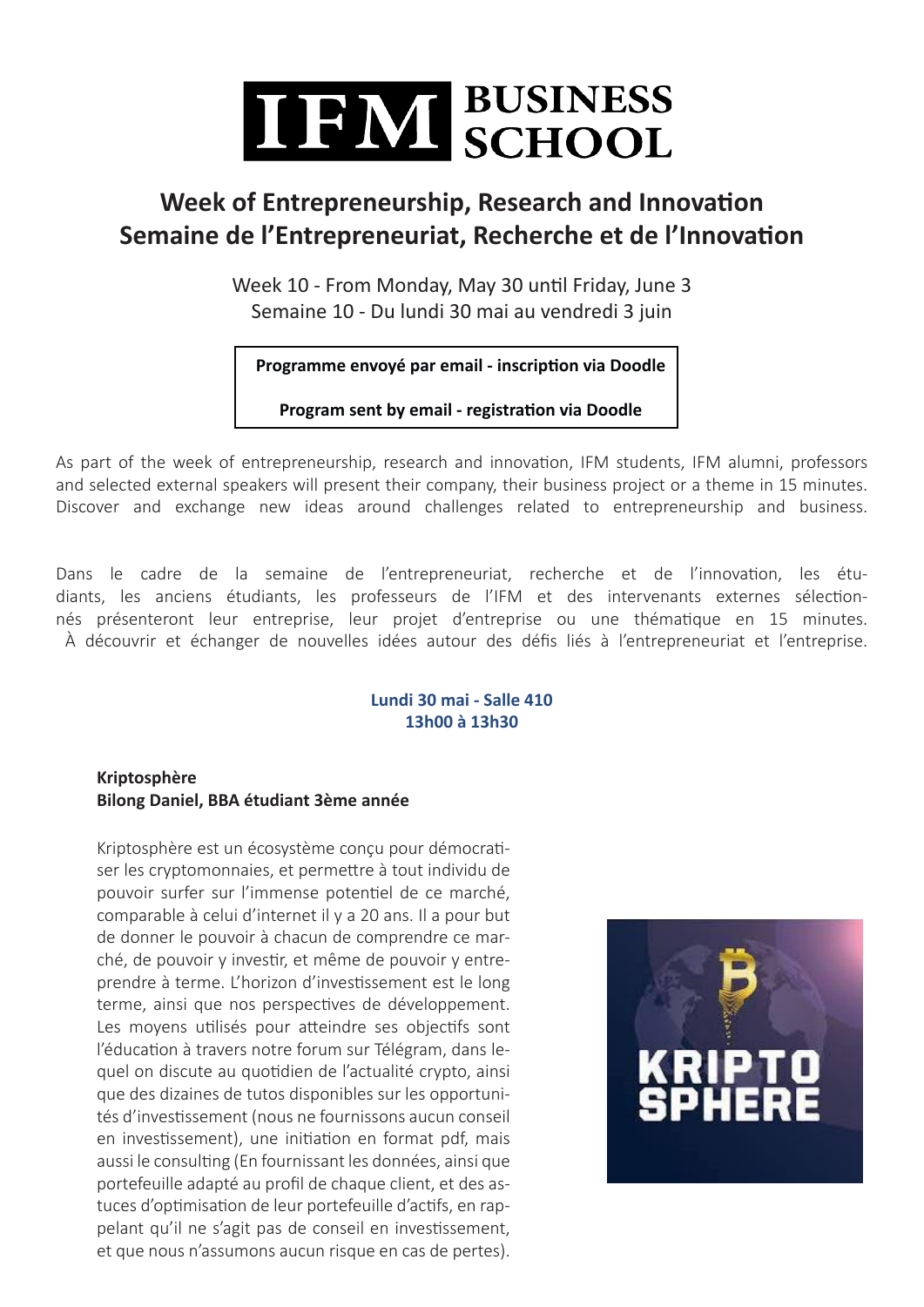## TEIW BUSINESS

#### **Monday, May 30 – Room 410 13h30-14h00**

#### **FitforLife Dr Shelley, Attila, IFM Faculty**

The health care sector in Saudi Arabia has been changing and developing in promising ways, partly due to the Vision 2030 broad economic strategy initiated in 2015 by the government. These developments have liberalized the health care system, giving impetus to new opportunities for entrepreneurs active in this area. The start-up entreprise which I and my partners are in the process of creating, FitforLife, addresses a very serious problem in Saudi Arabia (and the Gulf Cooperation Council (GCC)) countries in general, that of obesity, which is unfortunately worsening, especially child and adolescent obesity. FitforLife will be a chain of dedicated clinics in the major cities in the country, which will use the most up-to-date expertise to administer obesity-reduction programs tailored to an individual's specific characteristics and requirements. A key competitive advantage of our company is the participation of top obesity experts from the US and UK (who may coinvest and be available as advisors). In addition, a number of Saudi-based medical professionals with extensive obesity-treatment experience in the Gulf will be on the staff of FitforLife on a permanent basis. An additional advantage are the extensive relationships established by one of the co-founders with the Saudi health authorities and in the health insurance industry, thereby facilitating the regulatory apporval process. We are currently writing the business plan for the venture, and are in preliminary discussions with the clinicians regarding the precise services they will provide and the modalities of cooperation. We expect to have the first clinic up and running by spring/summer 2023, and will be using it also as a pilot project for the subsequent multi-year rollout throughout the country.

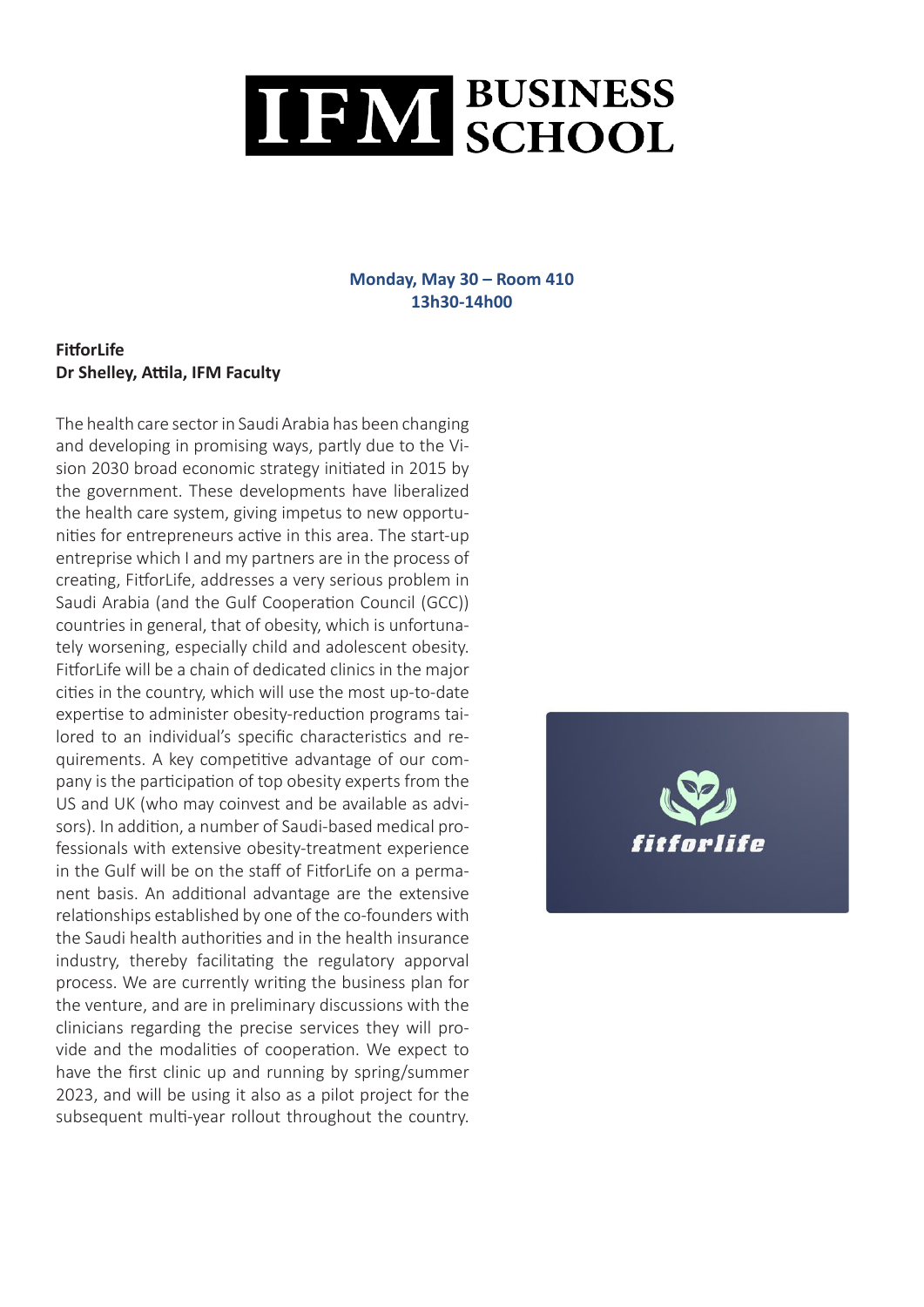

#### **Tuesday, May 31 – Room 410 13h00-13h30**

#### **L'esprit entreprenarial Dr Baer, Tiffany, Life Coach, professeur à l'IFM**

L'entrepreneuriat est à la mode, donnant l'image de l'aventurier intrépide qui suit sa propre voie. Mais on ne voit souvent que la pointe de l'iceberg à savoir le succès, sous-estimant grandement l'investissement, les échecs et les efforts des entrepreneurs. Se lancer dans l'aventure de l'entrepreneuriat nécessite plus que de l'audace, il faut de l'endurance, de la persévérance, de la résilience et par-dessus tout une forte vision personnelle. Qu'est-ce qui vous empêche de passer cette étape ? Pourquoi et comment définir votre vision d'entrepreneur ? Et comment agir au quotidien pour garantir votre réussite ? En optant pour une discipline adéquate, vous serez le/la premier/e surpris/e de vos résultats. Découvrez le véritable état d'esprit de l'entrepreneuriat et obtenez les astuces et les clés pour développer vos compétences à bâtir votre succès pour l'avenir!



#### **Tuesday, May 31 – Room 410 13h30-14h00**

#### **Glauser Business Partner Glauser Arnaud, Thomas Chamagne, BBA year 1 students**

Glauser Business Partner is a company that offers business advice for various small clients and is active in company registration and legal advice. It was founded by Arnaud Glauser, an undergraduate student at IFM Business School. He will give a short presentation of this recent company that he launched together with Thomas Chamagne, also a bachelor student at IFM.

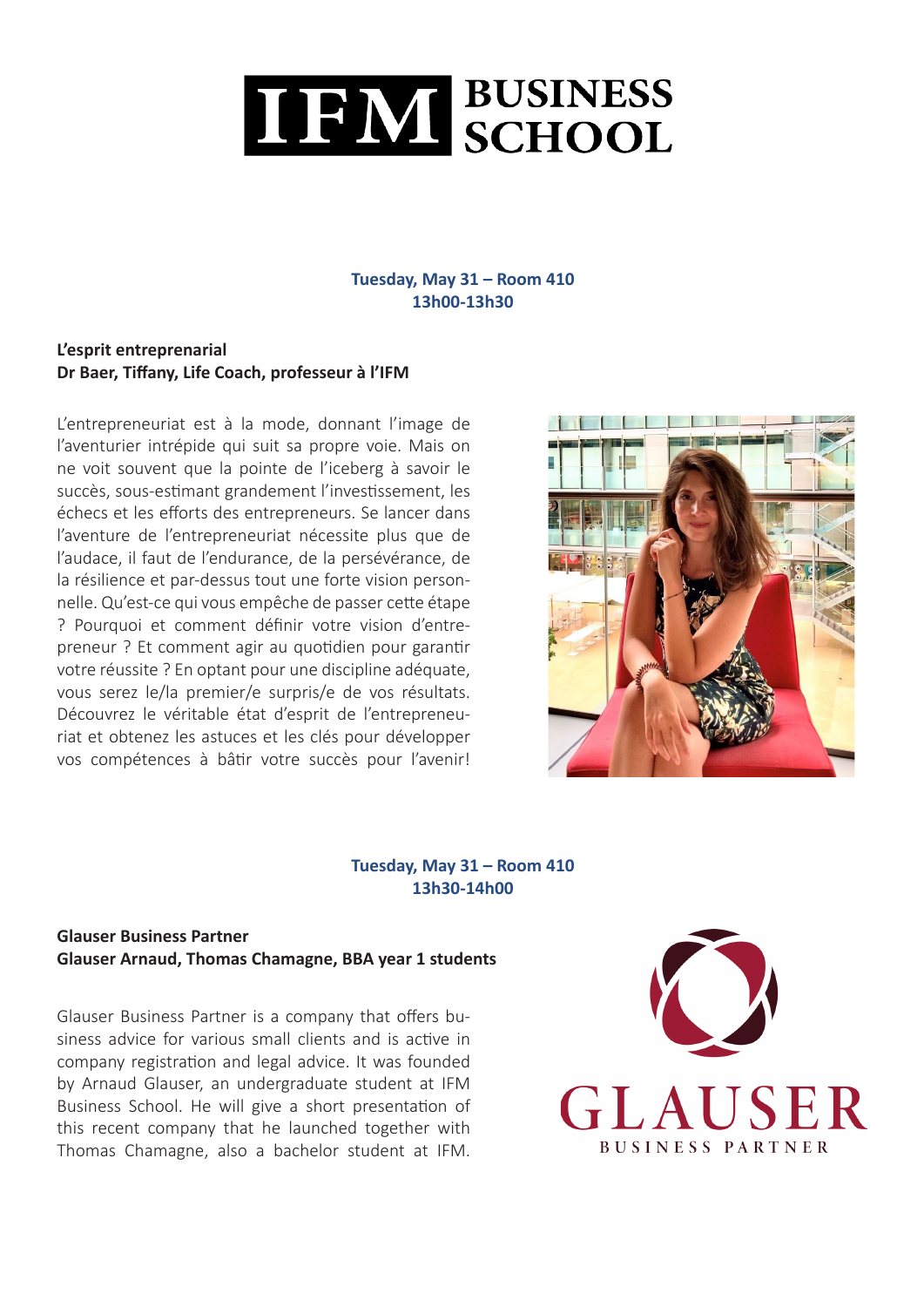

#### **Wednesday, June 1 – Room 410 12h45-13h30**

#### **MNY MSTRS – Money Masters Elmira Gazizova, Digital Marketing Manager and Ekta Sikder, product owner**

Launched in 2021, Money Masters App was built to help you to learn and build a world where everyone can knowledgeably and confidently participate in the world of money.

Just like Duolingo helps with learning a new language, Money Masters App helps anyone learn to speak the language of money and have a little fun at the same time.



#### **Wednesday, June 1 – Room 410 13h30-14h00**

#### **Marmenia SARL Dr Alheritiere, Cyrille, IFM Faculty**

Marmenia SARL was founded to help entrepreneurs of small & medium enterprises (SMEs) to prepare to hand over the reins of their company to acquirers or to the future generation. Faced with this task, too many entrepreneurs have little choice to either turn to mainstream Management Consultants, often too onerous for SMEs or to transaction-focused M&A boutiques who generally only cover the late stage of the transaction. Join us to discover this fascinating topic and join the entrepreneurial journey.

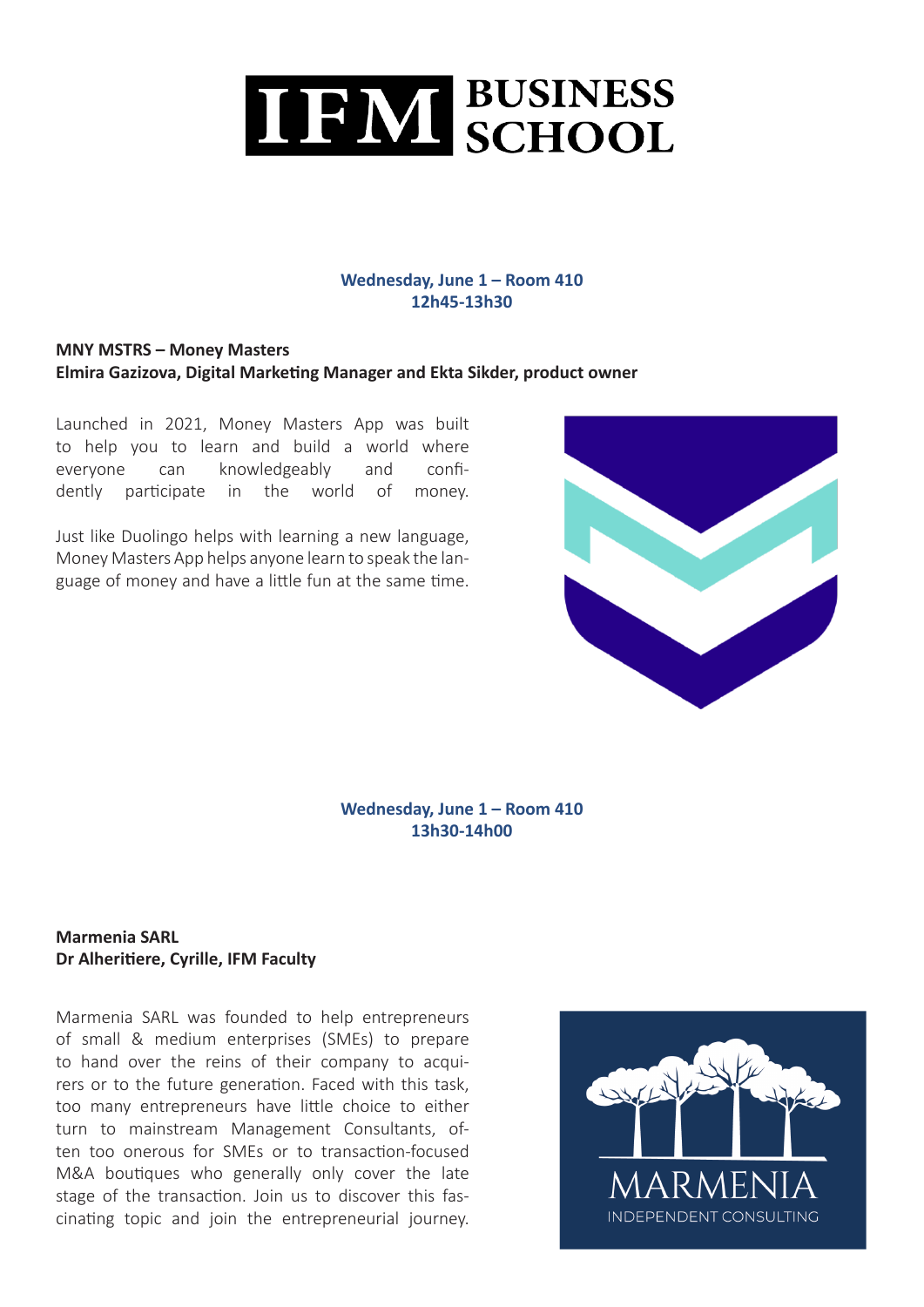

#### **Thursday, June 2 – Room 410 13h00-13h30**

#### **Entrepreneurship Fulfilment and Challenges Caracciolo, Michele, Career Coach, IFM Faculty**

The presentation tackles the setting up of a company in Switzerland and the crafting of a business idea that is financially sustainable. Michele shares all the obstacles that he found in creating his own PR agency with his associate and the creation of a take-away pizzeria with other friends. Those are two totally different businesses. The focus is on the selling proposition, how to find clients, how to hire people and all the administrative tasks related. Furthermore, the presentation is about the choice of being self-employed with all the advantages and disadvantages that it brings.



**Thursday, June 2 – Room 410 13h30-14h00**

#### **Uzufly Romain Kirchof, CEO**

UZUFLY founder will present this start up that provides ultra-detailed 3D modeling of territories by aerial imagery using drones. Uzufly offers an all-in-one solution for the planning and communication of your urban development, construction and virtual reality projects. Applications for urban planning, gaming, virtual reality, culture etc.

# uzufly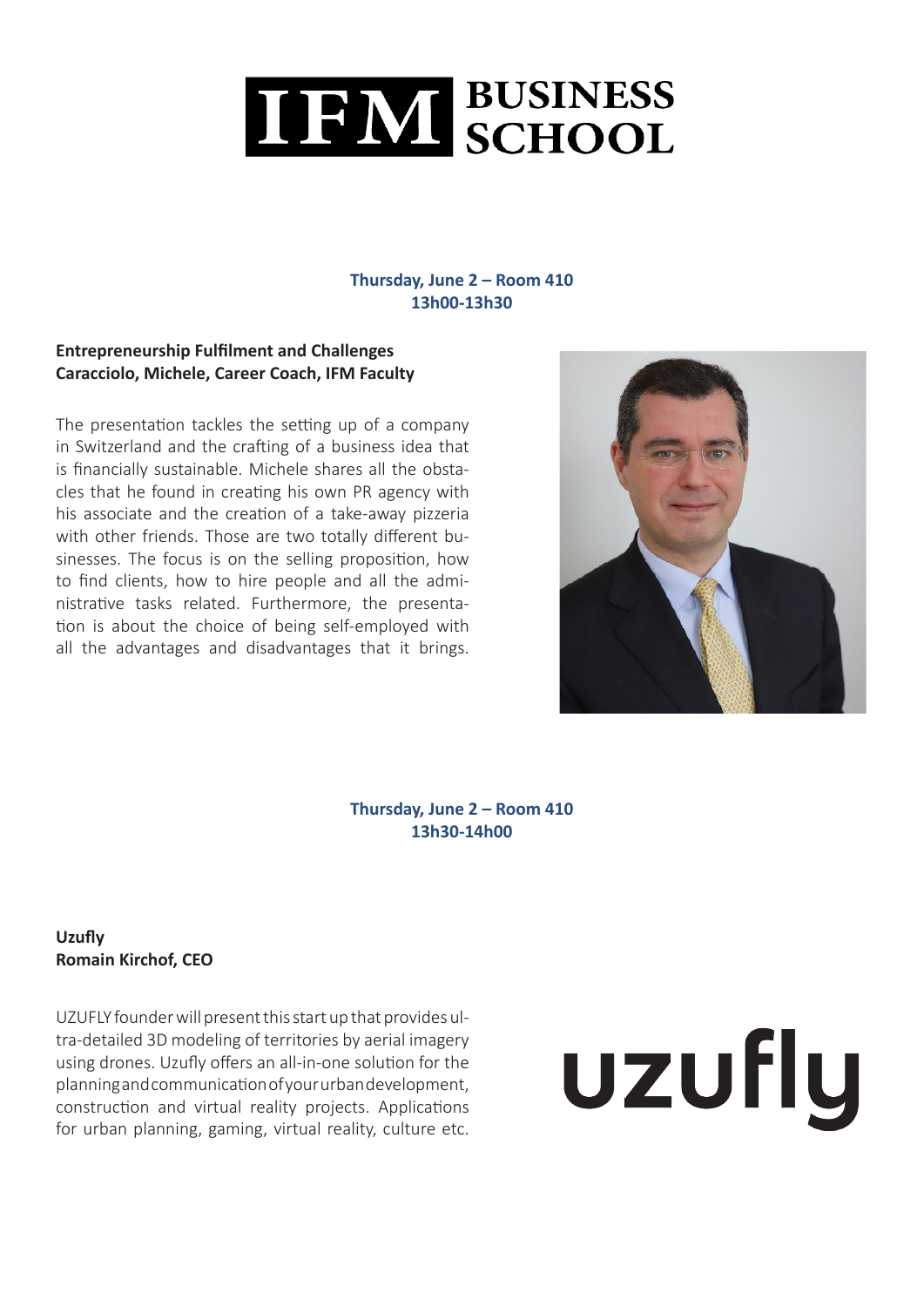

#### **Vendredi, 3 juin - Salle 410 11h30-12h00**

**EyesSnap Mr. Nicolas Cubaud, professeur à l'IFM** 

Eyesnap accompagne les organisations industrielles dans la digitalisation de leurs processus métiers et dans l'amélioration de la collaboration homme-machine. Pour répondre aux besoins des professionnels de terrain (maintenance, inspection, service client, service juridique ..), EyeSnap édite des logiciels de reconnaissance d'image permettant d'accéder à des informations métiers complexes à partir de l'analyse de photos et de vidéos.



#### **Vendredi, 3 juin - Salle 410 12h00-12h30**

#### **InHive Inc. Sarl Glauser Arnaud, BBA year 1 student With the participation of Alexandre Crespo - DRH et Dylan Hebreard - Operating Officer**

InHive Inc. Sarl fondée par Arnaud Glauser, étudiant en bachelor à l'IFM Business School, propose tout un écosystème de produits de digitalisation et de Digital Marketing : Création de site web, Digitalisation de processus, Growth hacking, SEO, SEM, Adds, Mailing . Ils utilisent un système de partenariat innovant pour coordonner avec leurs fournisseurs de services partout dans le monde entier et fournir la meilleure valeur à leurs clients.

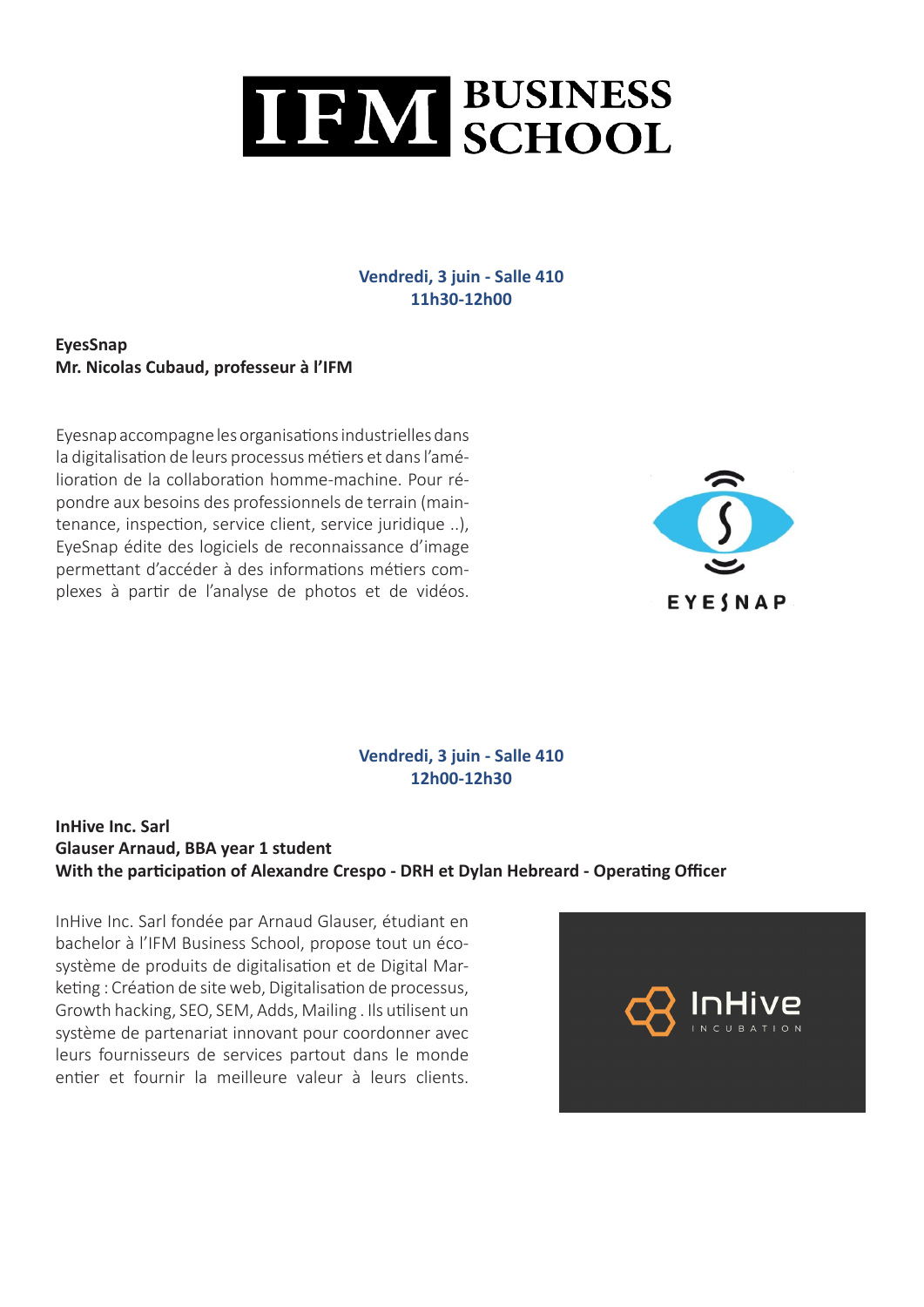

#### **Friday, June 3 – Room 410 12h30-13h00**

**WindShape Guillaume Catry, CEO**

WindShape designs, manufactures and operates digital wind facilities – an innovative alternative to wind tunnels. The technology invented and developed in Geneva, Switzerland, enables indoor free flight testing of drones in any wind and weather conditions  $-$  a condition to develop better and safer drones. WindShape is a facilitator and an enabler for the drone industry with the main goal: solving the problem of drone performance benchmarking, certification and yearly inspection.



#### **Friday, June 3 – Room 410 13h00-13h30**

#### **Freely Handustry SA Arndt, Marcel Arndt & Puyo, Lea, IFM alumni class 2014**

Both founders, when students at IFM Buiness School, they founded Freely from their bachelor project to the creation of a viable SME. Being vegan (Léa) and gluten & lactose intolerant (Marcel), they wanted to combine their quirks to create biscuits that bring people together. Their principal objective is to tickle your taste buds no matter what your cravings or constraints. To achieve that, they only use organic ingredients that are free from gluten, dairy, eggs, and soy. Furthermore, they don't use palm oil or any animal-derived products.